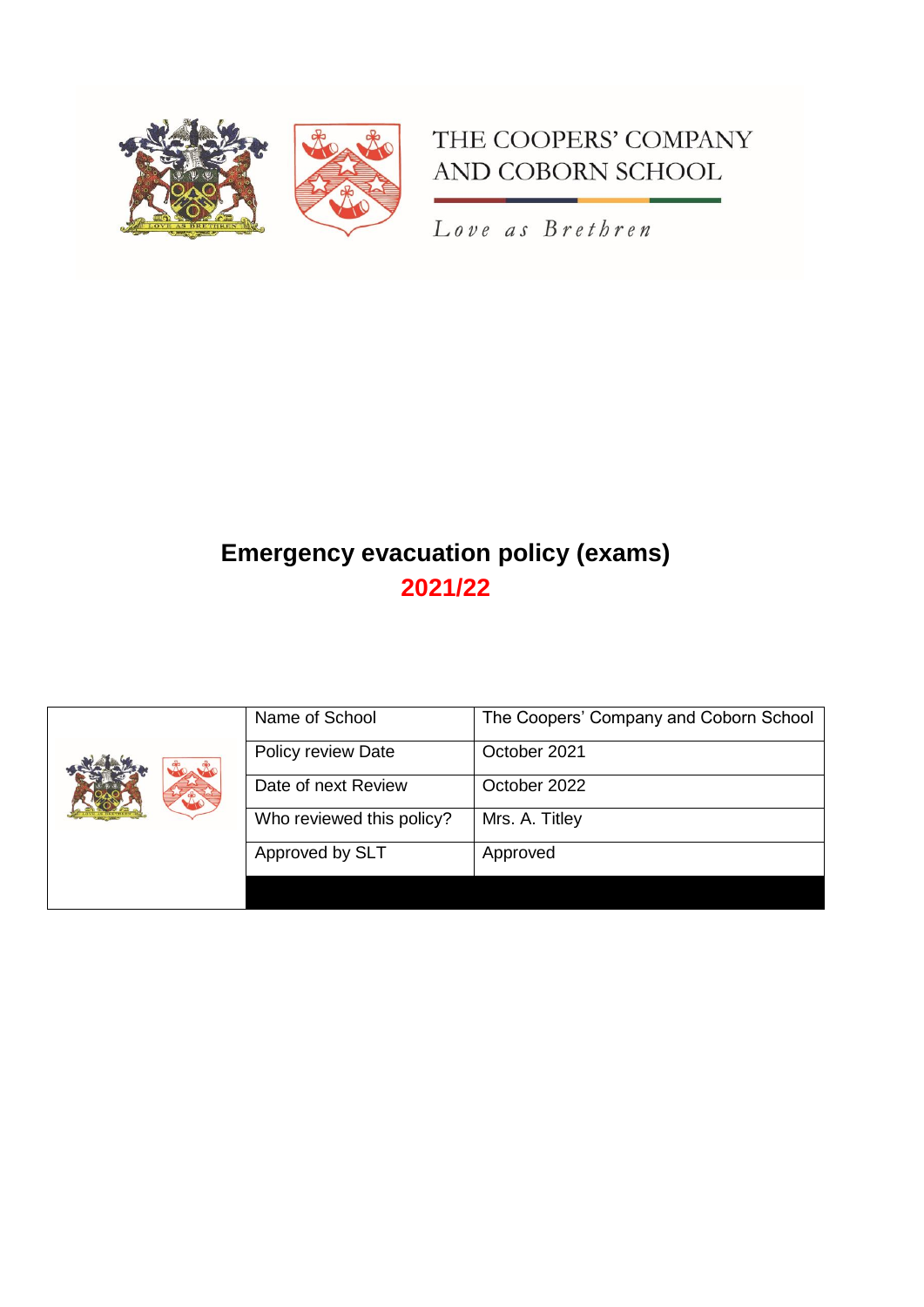

## **Key staff involved in the emergency evacuation policy/procedure**

| <b>Role</b>    | Name(s)                                                                                       |
|----------------|-----------------------------------------------------------------------------------------------|
| Head of centre | Ms. S. Hay                                                                                    |
| Exams office   | Mrs. A. Titley - Examinations and Data Manager (EDM)<br>Mrs. L. Butler - Deputy Exams Officer |
| SLT member(s)  | Mr. R. Bell<br>Mr. M. Duncan<br>Mrs. J. Harris<br>Mrs. R. Carron<br>Mr. J. Dudley-Hart        |
| <b>SENCo</b>   | Mrs. R. Carron                                                                                |

# **Purpose of the policy**

This policy details how The Coopers' Company and Coborn School deals with an emergency evacuation of the exam room(s) by defining staff roles and responsibilities and confirming the emergency evacuation procedure.

The policy ensures compliance with JCQ regulations [\(ICE 25.2\)](https://www.jcq.org.uk/wp-content/uploads/2022/01/ICE_21-22_FINAL.pdf) which state that centres must have a written policy for dealing with emergency evacuation of the examination room which is subject to inspection by the JCQ Centre Inspection Service.

## **When is an emergency evacuation required?**

An emergency evacuation is required where it is unsafe for candidates to remain in the exam room. This might include a fire in the exam room, the fire alarm sounding to warn of fire, bomb alert or other serious threat.

In exceptional situations, where candidates might be severely disadvantaged or distressed by remaining in the exam room, the emergency evacuation procedure may also need to be followed. This might include situations where there is severe disruption in the exam room, serious illness of a candidate or invigilator or similarly serious incidents.

As each incident may be different, advice will be sought from the relevant awarding body as soon as it is safe to do so, particularly where the centre is concerned about the security of the examination(s). [\(ICE 25.4\)](https://www.jcq.org.uk/wp-content/uploads/2022/01/ICE_21-22_FINAL.pdf)

Where candidates are unable to return to the building to complete the examination, the relevant awarding body will be contacted immediately for advice. The awarding bodies have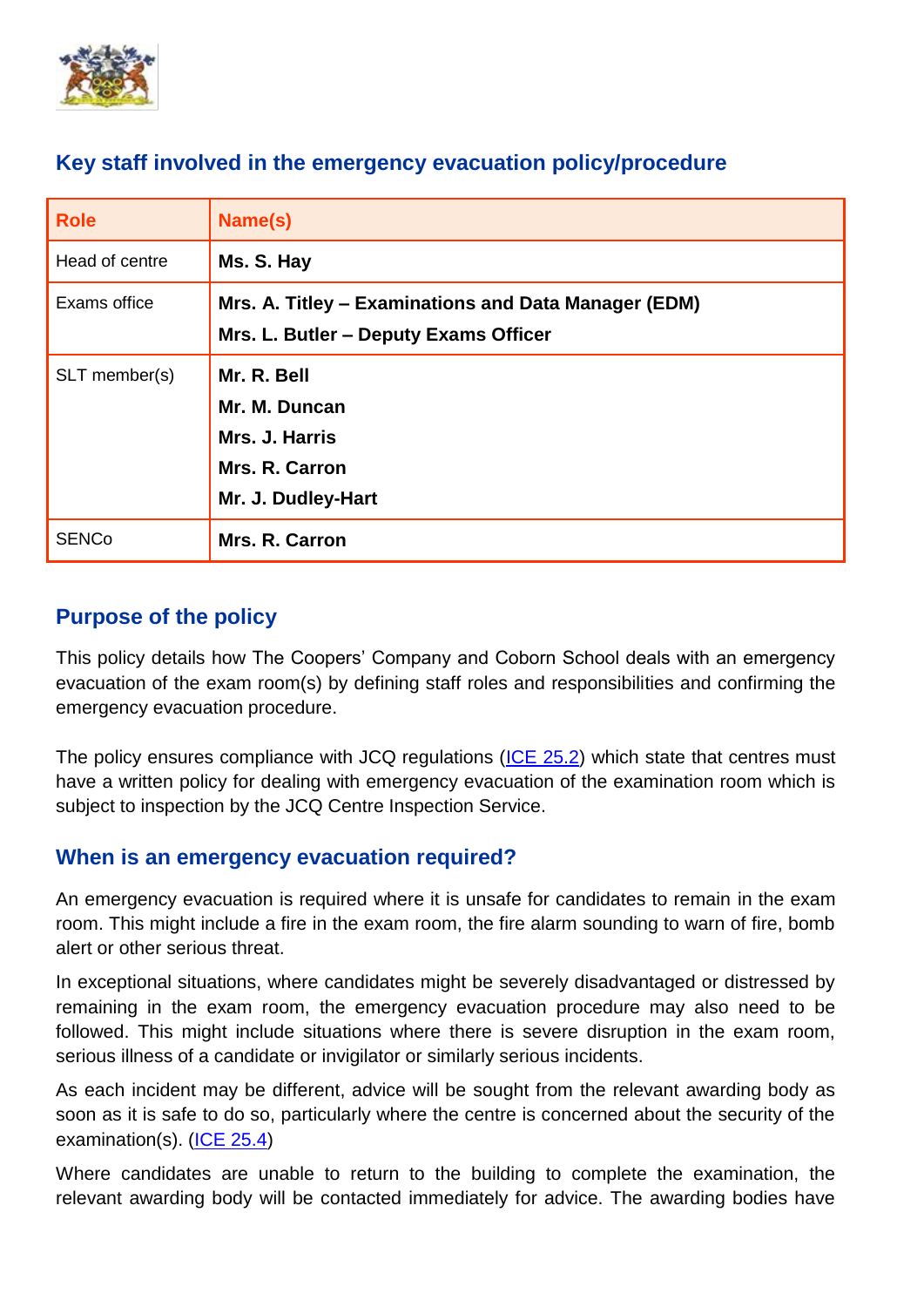

procedures in place to ensure that candidates are not disadvantaged where they are unable to complete the examination due to circumstances beyond their control. [\(ICE 24.5\)](https://www.jcq.org.uk/wp-content/uploads/2022/01/ICE_21-22_FINAL.pdf)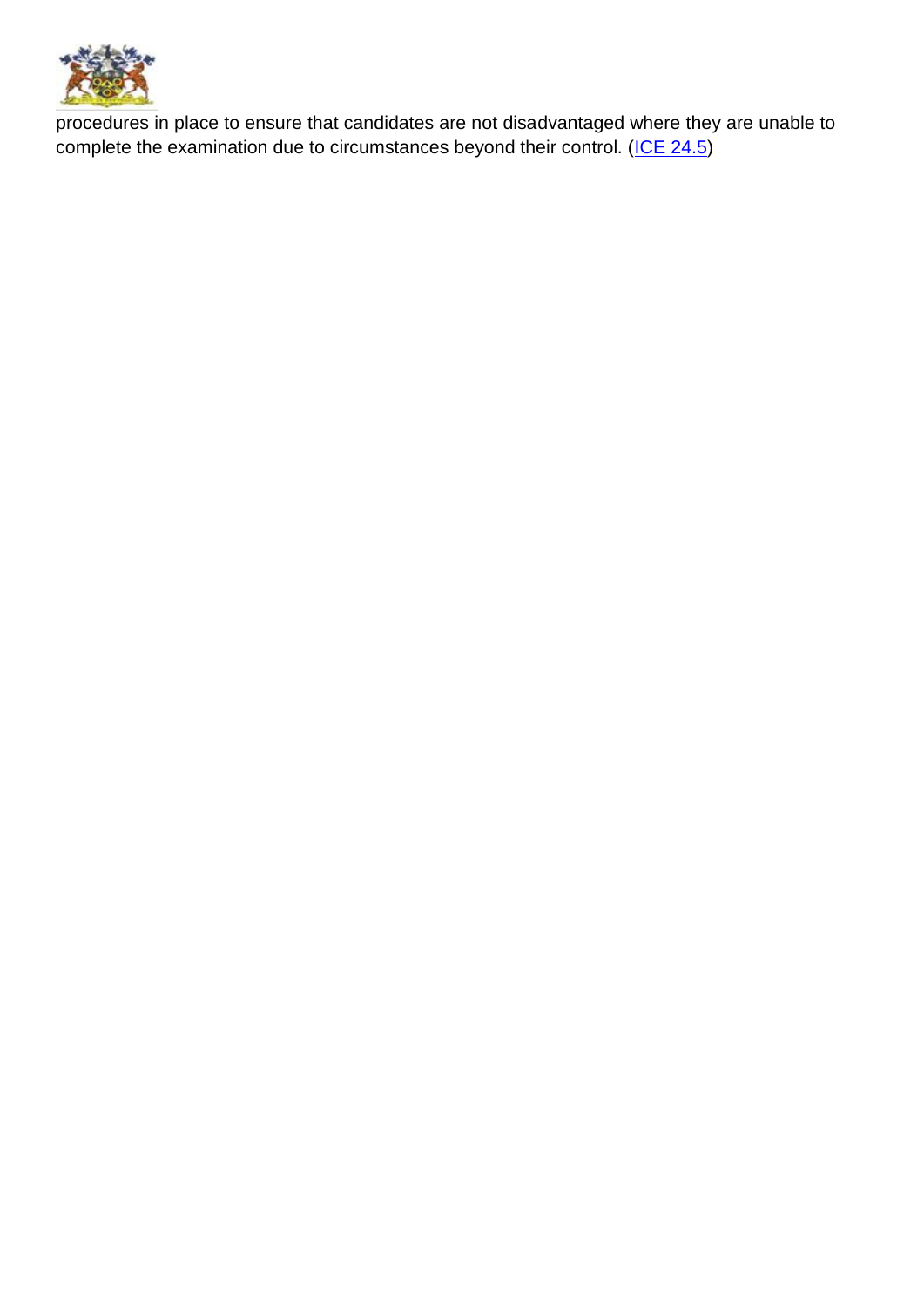

# **Emergency evacuation of an exam room**

## **Roles and responsibilities**

#### **Head of centre**

- Ensures the emergency evacuation policy for exams is fit for purpose and complies with relevant health and safety regulation;
- Ensures any instructions from relevant local or national agencies are referenced and followed where applicable, including information from the *[National Counter Terrorism](https://www.gov.uk/government/publications/bomb-threats-guidance)  [Security Office on the Procedures for handling bomb threats;](https://www.gov.uk/government/publications/bomb-threats-guidance)*
- $\triangleright$  Where safe to do so, ensures candidates are given the opportunity to sit exams for their published duration.

#### **Senior leader**

 Where responsible for the centre-wide emergency evacuation procedure, ensures all staff and appointed fire marshals are aware of the policy and procedures to be followed when an emergency evacuation of an exam room is required.

#### **Special educational needs coordinator (SENCO)**

- Ensures appropriate arrangements are in place for the emergency evacuation of a disabled candidate from an exam room where different procedures or assistance may need to be provided for the candidate;
- **Ensures the candidate is informed prior to taking their exams of what will happen in the** event of an emergency evacuation.

## **Exams office**

- Ensures invigilators are trained in emergency evacuation procedures and how an incident and actions taken must be recorded;
- Ensures candidates are briefed (*[Examinations Student Handbook](ttps://www.cooperscoborn.org.uk/wp-content/uploads/2021/11/Student-Examination-handbook.pdf)* and during assemblies) prior to exams taking place, on what will happen in the event of an emergency in the exam room;
- $\blacktriangleright$  Provides invigilators with a copy of the emergency evacuation procedures for every exam room;
- **Provides a standard invigilator announcement for each exam room which includes** appropriate instructions for candidates about emergency procedures and what will happen if the fire alarm sounds;
- $\triangleright$  Provides an exam room incident log in each exam room;
- ▶ Liaises with the SENCO and other relevant staff prior to each exam where different procedures or assistance may need to be provided for a disabled candidate;
- **Briefs invigilators prior to each exam where different procedures or assistance may** need to be provided for a disabled candidate;
- Ensures appropriate follow-up is undertaken after an emergency evacuation reporting the incident to the awarding body and the actions taken through the *special*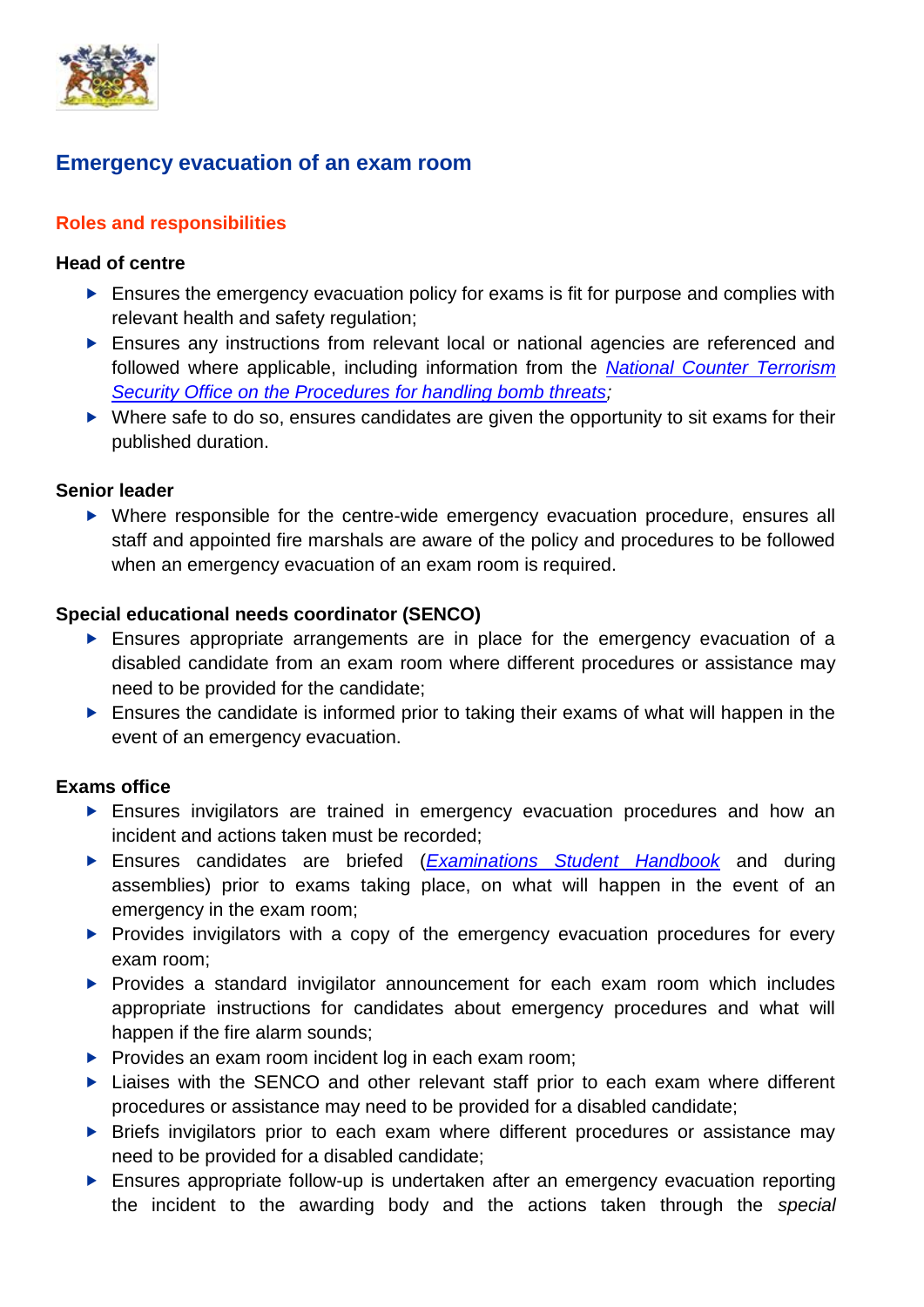

*consideration* process where applicable (in cases where a group of candidates have been disadvantaged by a particular event).

#### **Invigilators**

- By attending training and/or update sessions, ensure they understand what to do in the event of an emergency in the exam room;
- Follow the actions required in the emergency evacuation procedure issued to them for every exam room;
- ▶ Confirm with the exams team, where different procedures or assistance may need to be provided for a disabled candidate they are invigilating;
- ▶ Record details on the exam room incident log to support follow-up reporting to the awarding body by the exams office (see below)

#### **Other relevant centre staff**

 Support the senior leader, SENCO, exams team and invigilators in ensuring the safe emergency evacuation of exam rooms.

#### **Recording details**

As soon as practically possible and safe to do so, details should be recorded. Details must include:

- $\blacktriangleright$  the actual time of the start of the interruption;
- $\blacktriangleright$  the actions taken:
- $\blacktriangleright$  the actual time the exam(s) resumed:
- $\blacktriangleright$  the actual finishing time(s) of the resumed exam(s).

Further details could include:

- $\blacktriangleright$  report on candidate behaviour throughout the interruption/evacuation;
- $\blacktriangleright$  a judgement on the impact on candidates after the interruption/evacuation.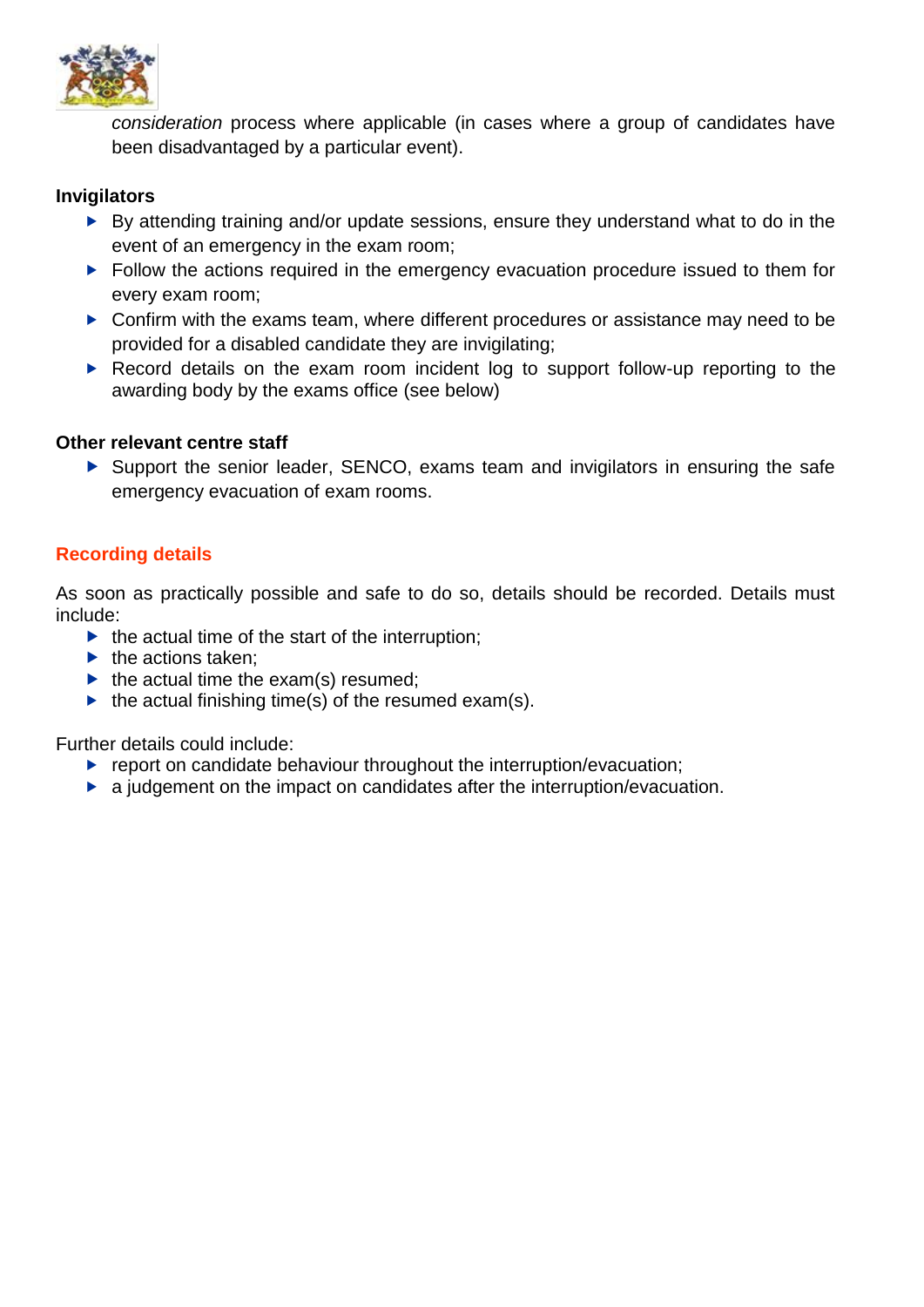



# **Staff Protocol for Evacuation during Exams**

Invigilators are trained in this procedure and understand the actions they must take in the event of a fire alarm or other emergency that leads to an evacuation of the exam room.

### **On hearing the fire alarm – a member of the exams office/ member of senior leadership team will attend the exam venue.**

## The invigilator must take the following action in an emergency such as a fire alarm:

 $\triangle$  Tell the candidates to stop writing and await further instructions; make a note of the time of the interruption. Should you need to evacuate, leave the question papers and scripts on the desks. Make a note of the time you stopped the exam.

## **A** In the case of evacuation, the invigilator should collect the exam attendance register **and seating plan**

- $\triangle$  Evacuate the room in an orderly fashion without talking, following the emergency exit signs. The candidates must not attempt to collect bags, coats or mobile phones and remain in silence at **all** times. Remember to lock the door or summon assistance from the caretakers asking them to lock the exam room.
- Assemble the candidates at the examination assembly point on the field in front of the Pavilion.
- $\triangle$  When assembled check the candidates against the exams register. Ensure candidates are standing in an orderly fashion.
- $\triangle$  The examination candidates must not talk and must not have mobile phones in their possession. Inform the candidates that they are still under examination regulations.
- $\triangle$  Make sure that the candidates are supervised as closely as possible while they are out of the examination room.
- $\triangle$  At the end of the emergency a member of the exams office or a senior member of staff will inform you when to return to the examination room.
- On return to the examination room allow the candidates **the full working time** set for the exam. Inform them that they will be given the full amount of time left and that a report will be forwarded to the exam board to explain what has happened. Give them a couple of minutes to compose themselves then re-start the exam. Write the new finishing time on the board.

## **Make a full written report of the incident to the EXAMINATIONS OFFICE.**